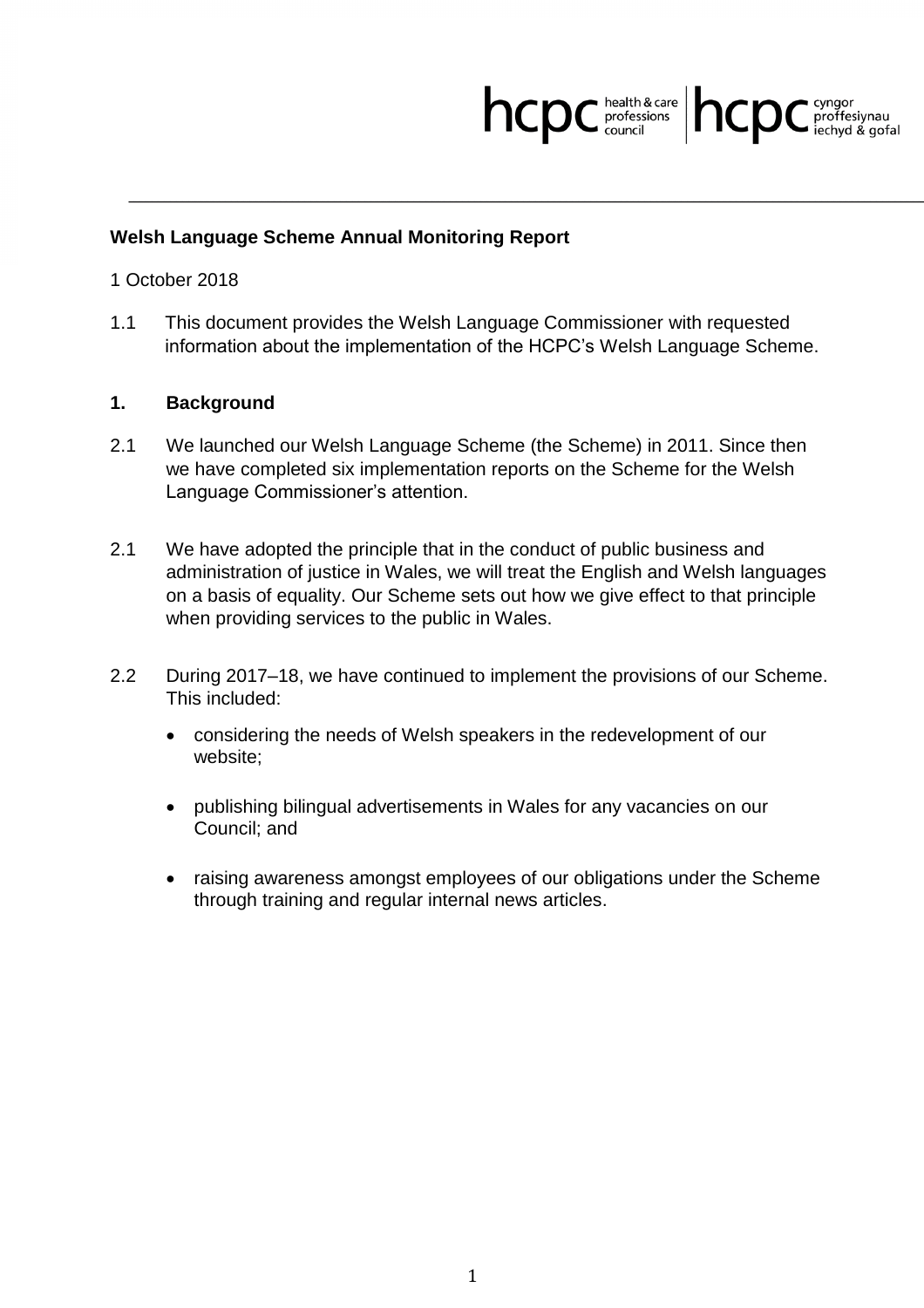| Information required by the Welsh<br><b>Language Commissioner</b>                                                                                                                                                                                 | HCPC response (all figures relate to the<br>period April 2017 - March 2018)                                                                                                                                                                                                                                                                                                                                                                                                                                                                                                                      |
|---------------------------------------------------------------------------------------------------------------------------------------------------------------------------------------------------------------------------------------------------|--------------------------------------------------------------------------------------------------------------------------------------------------------------------------------------------------------------------------------------------------------------------------------------------------------------------------------------------------------------------------------------------------------------------------------------------------------------------------------------------------------------------------------------------------------------------------------------------------|
| <b>Policy impact assessment</b><br><b>O</b> Number and percentage of policies<br>(including those that were reviewed or<br>revised) where consideration was<br>given to the effects the policy would<br>have on the use of the Welsh<br>language. | All policy development considers equality<br>and diversity implications as appropriate.<br>There is no explicit or additional process for<br>assessing how a policy will impact on the<br>use of the Welsh language beyond the<br>broader equality and diversity assessment.<br>We are in the process of reviewing our<br>equality and diversity impact assessments.<br>As part of this review, we are planning to<br>include a specific section on Welsh<br>language where users will be prompted to<br>state how any policy will engage our<br>commitments under the Welsh Language<br>Scheme. |
| <b>O</b> Example of an assessment deemed<br>to have an impact on the use of the<br>Welsh language and details of how<br>the policy was amended as a result.                                                                                       | N/A – No policies have been identified as<br>requiring amendment on these grounds.                                                                                                                                                                                                                                                                                                                                                                                                                                                                                                               |
| <b>Publications</b>                                                                                                                                                                                                                               |                                                                                                                                                                                                                                                                                                                                                                                                                                                                                                                                                                                                  |
| <b>O</b> Number of publications available to<br>the public                                                                                                                                                                                        | 122 in total; 4 new this year and 5 revised<br>this year                                                                                                                                                                                                                                                                                                                                                                                                                                                                                                                                         |
| Number of publications available to<br>O                                                                                                                                                                                                          | 10 in total; 0 new this year                                                                                                                                                                                                                                                                                                                                                                                                                                                                                                                                                                     |
| the public in Welsh                                                                                                                                                                                                                               | While all of our publications are available to<br>the public, not all of them relate to the<br>carrying out of our public business or have<br>the general public as main target audience.<br>We publish bilingually, where the level of<br>potential public interest requires it.                                                                                                                                                                                                                                                                                                                |
| <b>Complaints</b>                                                                                                                                                                                                                                 |                                                                                                                                                                                                                                                                                                                                                                                                                                                                                                                                                                                                  |
| <b>O</b> Number of all complaints received<br>about the conduct of practitioners in<br>Wales                                                                                                                                                      | 57                                                                                                                                                                                                                                                                                                                                                                                                                                                                                                                                                                                               |
| <b>O</b> Number of complaints received in<br>Welsh about the conduct of<br>practitioners in Wales                                                                                                                                                 | 0                                                                                                                                                                                                                                                                                                                                                                                                                                                                                                                                                                                                |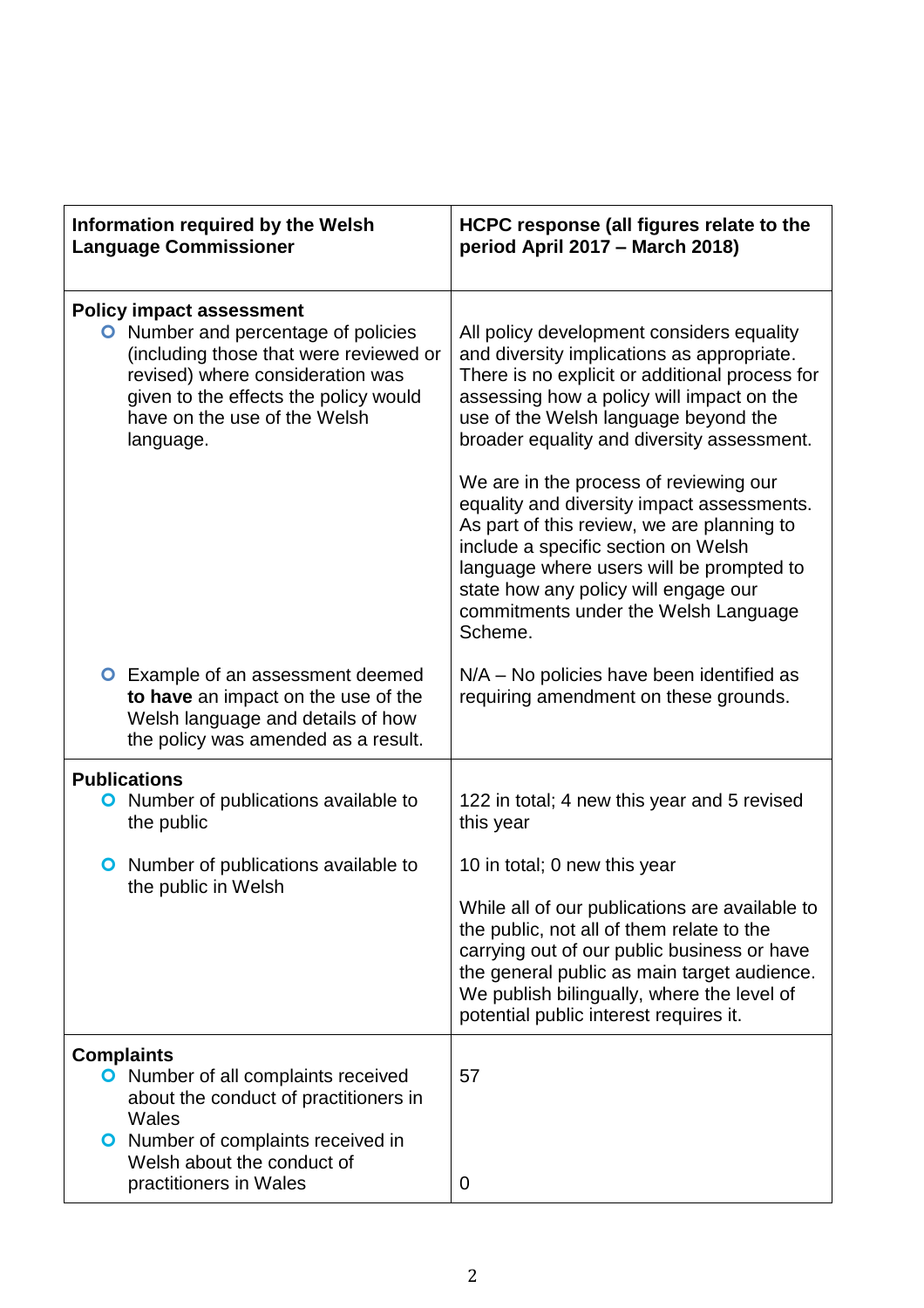| <b>O</b> Number of complaints received<br>related to the Council's compliance<br>with its Welsh language scheme                                                                                                                               | 1                                                                                                                                                                                                                                                                                                                                                                                                                                                                                                                                                                                                                                                                                                                                                                                                                                                                                                                                                                                                          |
|-----------------------------------------------------------------------------------------------------------------------------------------------------------------------------------------------------------------------------------------------|------------------------------------------------------------------------------------------------------------------------------------------------------------------------------------------------------------------------------------------------------------------------------------------------------------------------------------------------------------------------------------------------------------------------------------------------------------------------------------------------------------------------------------------------------------------------------------------------------------------------------------------------------------------------------------------------------------------------------------------------------------------------------------------------------------------------------------------------------------------------------------------------------------------------------------------------------------------------------------------------------------|
| <b>Website</b>                                                                                                                                                                                                                                |                                                                                                                                                                                                                                                                                                                                                                                                                                                                                                                                                                                                                                                                                                                                                                                                                                                                                                                                                                                                            |
| <b>O</b> Percentage of the organization's<br>website that is available in Welsh                                                                                                                                                               | 1.7% (not including uploaded content, e.g.<br>hearings, publications, etc., or archived<br>content).                                                                                                                                                                                                                                                                                                                                                                                                                                                                                                                                                                                                                                                                                                                                                                                                                                                                                                       |
| <b>O</b> Evidence relating to any plans to<br>improve or increase the Welsh<br>Language provision on the website                                                                                                                              | We are currently undertaking a major<br>project to build new website services. One<br>of the high-level objectives of the project is<br>to ensure that the new website meets the<br>requirements of our Scheme, and this is<br>being factored in at each stage of the<br>project's development.                                                                                                                                                                                                                                                                                                                                                                                                                                                                                                                                                                                                                                                                                                            |
| <b>O</b> Evidence relating to the process used<br>to ensure that existing content,<br>updates and new content, complies<br>with the requirements of the Welsh<br>language scheme (if the process is<br>different to that reported in 2015-16) | We regularly review and update our Welsh<br>language pages to ensure that the content<br>is up to date, accurate and complies with<br>the requirements of our Scheme. All of our<br>Welsh language pages were updated over<br>2015-16. We have also added 2 new pages<br>since April 2015, bringing the total of Welsh<br>language pages to 9. This complies with the<br>commitment in our Scheme to increase the<br>bilingual provision and accessibility of our<br>website and we will continually revise and<br>update content to this purpose (3.19).<br>Translation of further content has been put<br>on hold until the launch of our new website,<br>to be launched in the next few months.<br>The new website provides the ability for our<br>content to be multilingual, allowing us to<br>develop new Welsh content in the same<br>format as we would English content. This<br>will mean we can continue to develop our<br>Welsh language content in line with the<br>commitments in our Scheme. |
| <b>Promotion of Welsh language services</b><br>Information about methods used to<br>0<br>promote the organisation's Welsh<br>language services and evidence of                                                                                | Under our Scheme, we give notice of public<br>events in Wales bilingually, and provide<br>simultaneous translation and make other                                                                                                                                                                                                                                                                                                                                                                                                                                                                                                                                                                                                                                                                                                                                                                                                                                                                          |